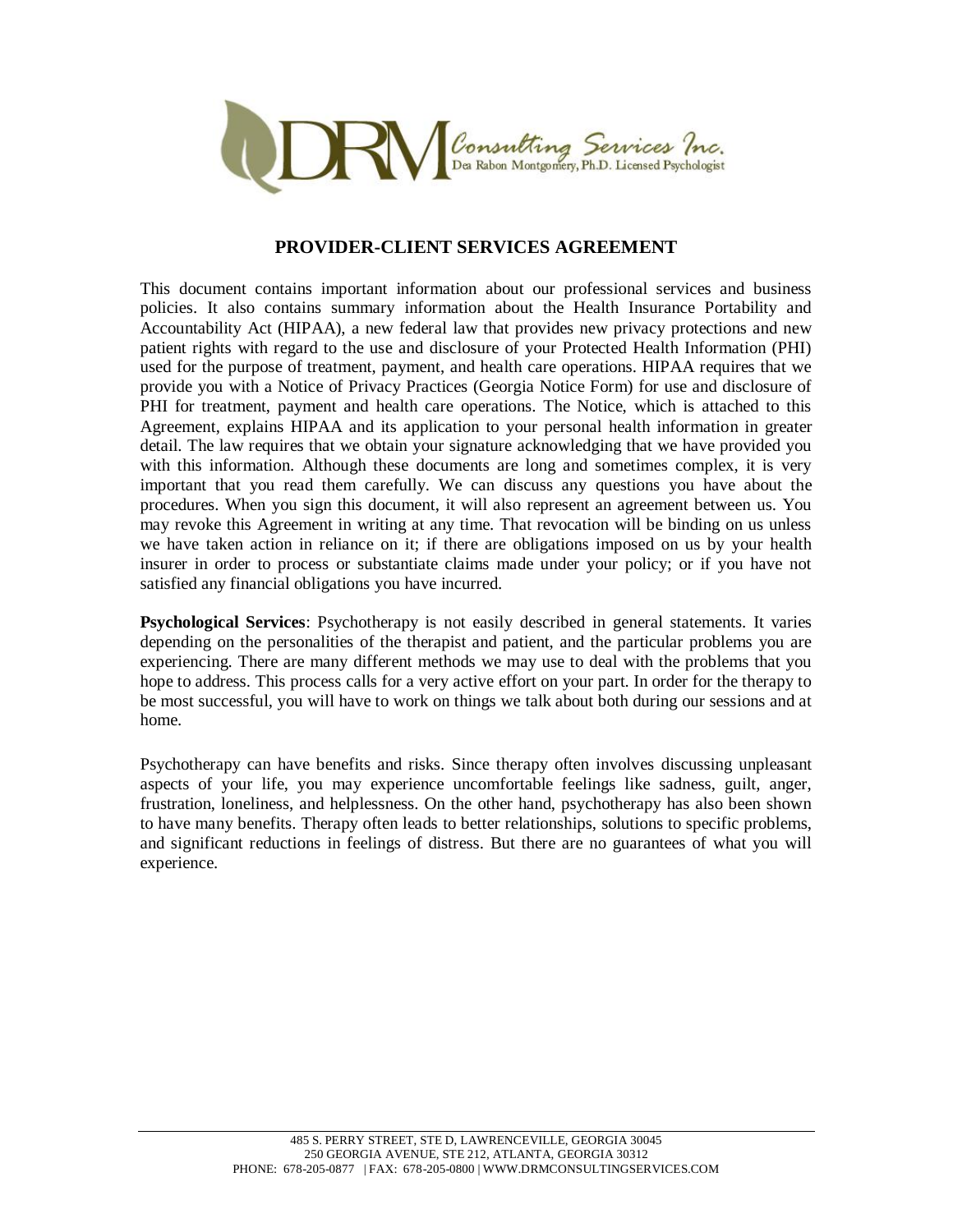**Appointments and Cancellations:** Appointments are generally 45-50 minutes in length. Appointments may be held weekly or with greater or less frequency depending upon your needs. After a suspension of treatment for 30 days or more, your chart will be closed, unless other arrangements have been made. It is not our policy to "double book" appointments, so the time is exclusively committed to your appointment. When an appointment is missed, our schedule is seriously disrupted, as we are unable to make this time available to other clients. For this reason a 24 hour notice is required of your intent to cancel an appointment. If you cancel an appointment without as 24 hours notice, or if you miss an appointment, you will be charged a fee of \$30.00. These charges are not covered by insurance, it is the patient's responsibility, and is due within one week of the missed appointment.

**Contacting Us:** Due to our work schedule, we are often not immediately available by telephone. While we keep regular daytime office hours, we probably will not answer the phone when we are with a patient. When we are unavailable, our telephone is answered by voice mail or by the office manager. We will make every effort to return your call on the same day you make it, with the exception of weekends and holidays. If you are having an emergency and the emergency cannot wait for a return phone call, dial 911 or go the nearest emergency room and ask for the psychologist or psychiatrist on call. If we will be unavailable for an extended time, there will be an on call therapist covering for cases of emergencies*.*

**Limits on Confidentiality:** The law protects the privacy of all communications between a patient and a therapist. In most situations, I can only release information about your treatment to others if you sign a written Authorization form that meets certain legal requirements imposed by HIPAA. There are other situations that require only that you provide written, advance consent. Your signature on this Agreement provides consent for those activities, as follows:

- We may occasionally find it helpful to consult other health and mental health professionals about a case. During a consultation, we make every effort to avoid revealing the identity of patients. The other professionals are also legally bound to keep the information confidential. If you do not object, we will not tell you about these consultations unless we feel that it is important to our work together. We will note all consultations in your Clinical Record (which is called "PHI" in my Notice of Policies and Practices to protect the privacy of your health information).
- You should be aware that we practice with other mental health professionals and that we  $\bullet$ employ administrative staff. In most cases, we need to share protected information with these individuals for both clinical and administrative purposes, such as scheduling, billing, and quality assurance. All of the mental health professionals are bound by the same rules of confidentiality. All staff members have been given training about protecting your privacy and have agreed not to release any information outside of the practice without the permission of a professional staff member.
- We also may have contacts with certain Managed Health Care companies. As required by HIPAA, we have a business associate contract with these companies, in which they promise to maintain the confidentiality of this data except as specifically allowed in the contract or otherwise required by law. If you wish, we can provide you with the names of these organizations and/or a blank copy of this contract.
- If a patient threatens to harm himself/herself, we may be obligated to seek hospitalization for him/her or to contact family members or others who can help provide protection.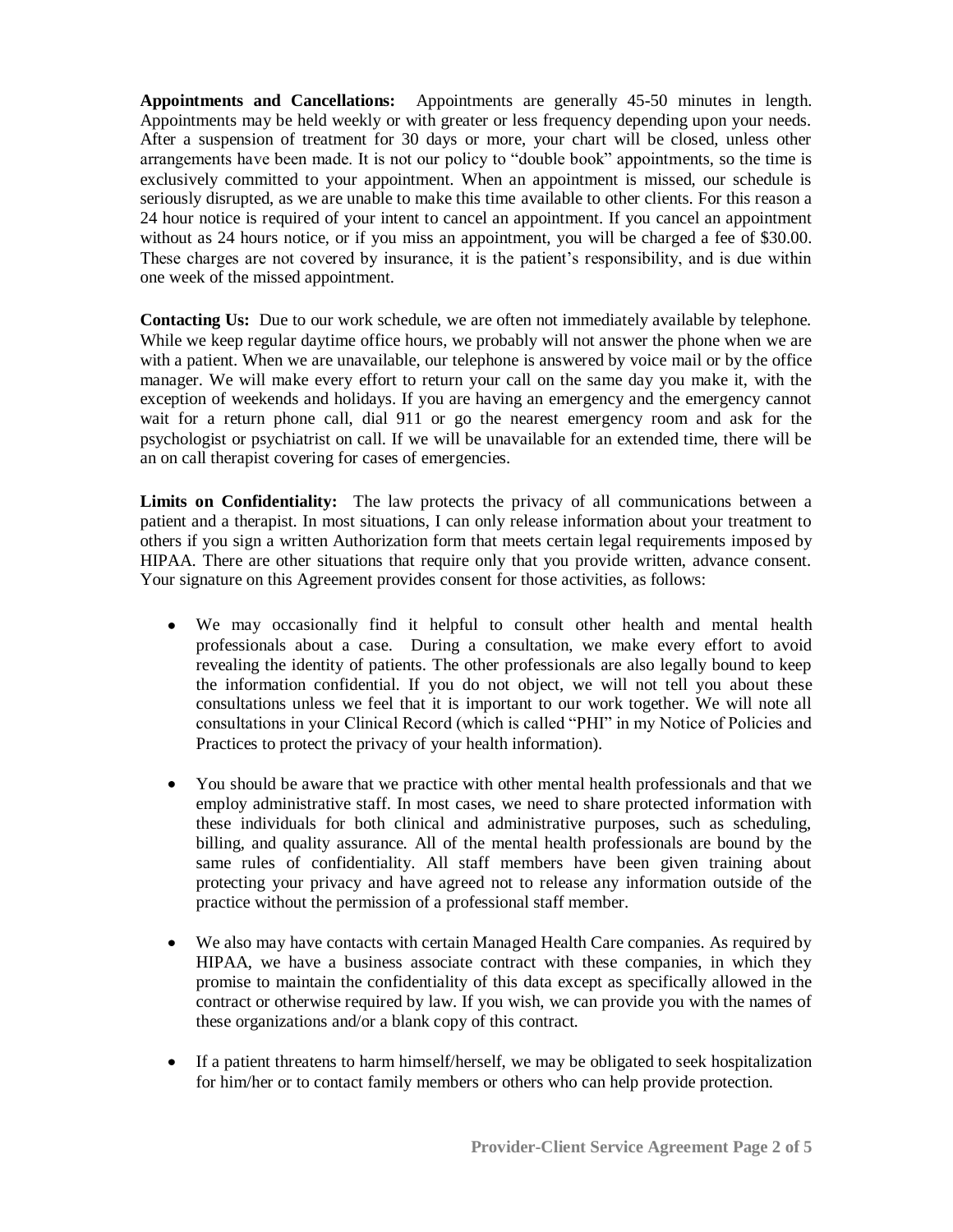There are some situations, such as those listed below, where we are permitted or required to disclose information without either your consent or Authorization:

- If you are involved in a court proceeding and a request is made for information concerning my professional services, such information is protected by the therapistpatient privilege law. We cannot provide any information without your written authorization, or a court order. If you are involved in or contemplating litigation, you should consult with your attorney to determine whether a court would be likely to order me to disclose information.
- If a government agency is requesting the information for health oversight activities, we may be required to provide it for them.
- If a patient files a complaint or lawsuit against us, we may disclose relevant information regarding that patient in order to defend ourselves.
- If a patient files a worker's compensation claim, and we are providing treatment related to the claim, we must, upon appropriate request, furnish copies of all medical reports and bills.

There are some situations in which we are legally obligated to take actions, which we believe are necessary to attempt to protect others from harm and we may have to reveal some information about a patient's treatment. These situations as follows are unusual in our practice.

- If we have reason to believe that a child has been abused, the law requires that we file a report with the appropriate governmental agency, usually the Department of Human Resources. Once such a report is filed, we may be required to provide additional information.
- If we have reasonable cause to believe that a disabled adult or elderly person has had a physical injury or injuries inflicted upon them, other than by accidental means, or has been neglected or exploited, we must report to an agency designated by the Department of Human Resources. Once such a report is filed, we may be required to provide additional information.
- If we determine that a patient presents a serious danger of violence to another, we may be required to take protective actions. These actions may include notifying the potential victim, and/or contacting the police, and/or seeking hospitalization for the patient.

If such situation arises, we will make every effort to fully discuss it with you before taking any action and we will limit any disclosure to what is necessary.

While this written summary of exceptions to confidentiality should prove helpful in informing you about potential problems, it is important that we discuss any questions or concerns that you may have now or in the future.

**Professional Records:** The laws and standards of my profession require that we keep Protected Health Information about you in your Clinical Record. You may examine and/or receive a copy of your clinical record with a written request with the following exceptions: in unusual circumstances that involve danger to yourself and others, or makes reference to another person and we believe that access is reasonably likely to cause substantial harm to such other person, or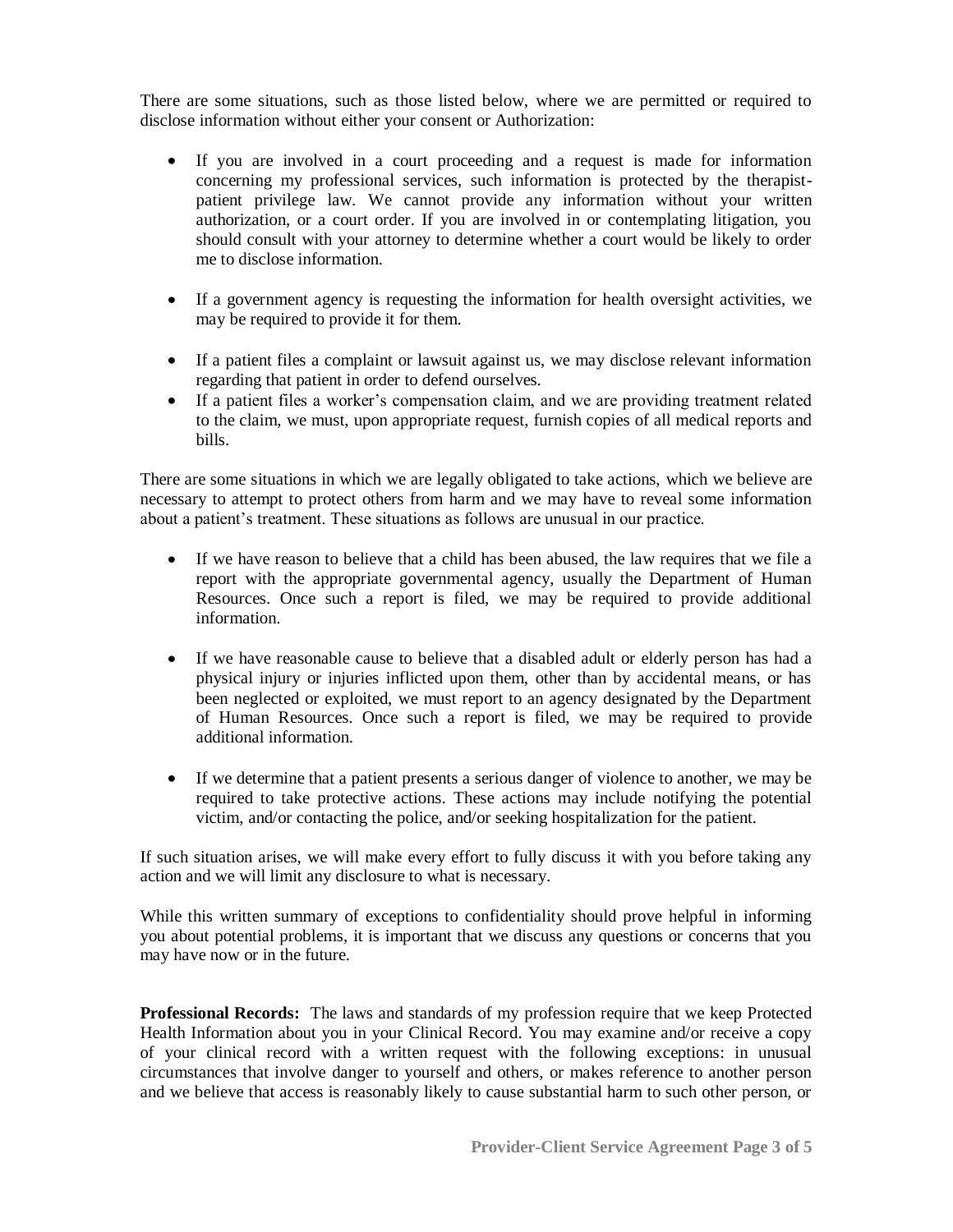where information has been supplied to me confidentially by others. Because these are professional records, they can be misinterpreted and/or upsetting to untrained readers. For this reason, we recommend that you initially review them in our presence, or have them forwarded to another mental health professional so you can discuss the contents. In most situations, we are allowed to charge a copying fee of \$30.00 per record. If we refuse your request for access to your records, you have a right of review (except for information provided to us confidentially by others), which we will discuss with you upon request.

**Parents Rights:** HIPAA provides you with several new or expanded rights with regard to your Clinical Record and disclosures of protected health information. These rights include requesting that we amend your record; requesting restrictions on what information from your Clinical Record is disclosed to others; requesting an accounting of most disclosures of protected health information that you have neither consented to nor authorized; determining the location to which protected information disclosures are sent; having any complaints you make about our policies and procedures recorded in your records; and the right to a paper copy of this agreement and my privacy policies and procedures. We are happy to discuss any of these rights with you.

**Minors & Parents:** For patients under 18 years of age who are not emancipated, their parents are allowed by law to examine their child's treatment records unless we believe that doing so would endanger the child or we agree otherwise. However, because privacy in psychotherapy is often crucial to successfully progress, particularly with teenagers, it is often our policy to have an agreement with parents that they consent to not see access to their child's records. If they agree, during treatment, we will provide them with general information about the progress of the child's treatment, and his/her attendance at scheduled sessions. We will also provide parents with a summary of their child's treatment when it is complete. If at any point during treatment we feel that the child is in danger or is a danger to someone else, we will notify the parents of our concern*.*

## PLEASE READ CAREFULLY AND SIGN THE STATEMENT THAT FOLLOWS

**Payment and Insurance Reimbursement Policy:** Patients are required to pay all fees in full at the time service is rendered unless other arrangements have been made with your therapist. A completed insurance form can be provided to you so that you may file a claim for direct reimbursement from your insurance company. If you are covered by a managed care company, and authorized for visits, please provide a copy of your insurance card to the office manager. You will also be required to sign the assignment of benefits statement below and pay your co-payment at each visit. If you have an unmet deductible, you will be required to pay for the services rendered in full until the deductible has been met. Documentation can be provided for patients wishing to file claims with their secondary insurers.

Insurance policies are quite varied, and it is your responsibility to familiarize yourself with your insurance benefits, including obtaining any pre-authorizations required and verifying coverage. It is important to realize that, regardless of your insurance coverage, it is the patient (or the adult parent/guardian) who is ultimately responsible for payment of services. We will attempt to accommodate your insurance needs. However, if payment is denied, you will be held responsible for the charges incurred.

**Professional Fees:** We have a rate of \$135 for each  $45 - 50$  minutes individual therapy session and a rate of \$150 for each 45-50 minutes family therapy session. In addition to weekly appointments, we charge this rate for other professional services needed including, but not limited to letter writing, telephone or email conversations lasting longer than 15 minutes, consulting with